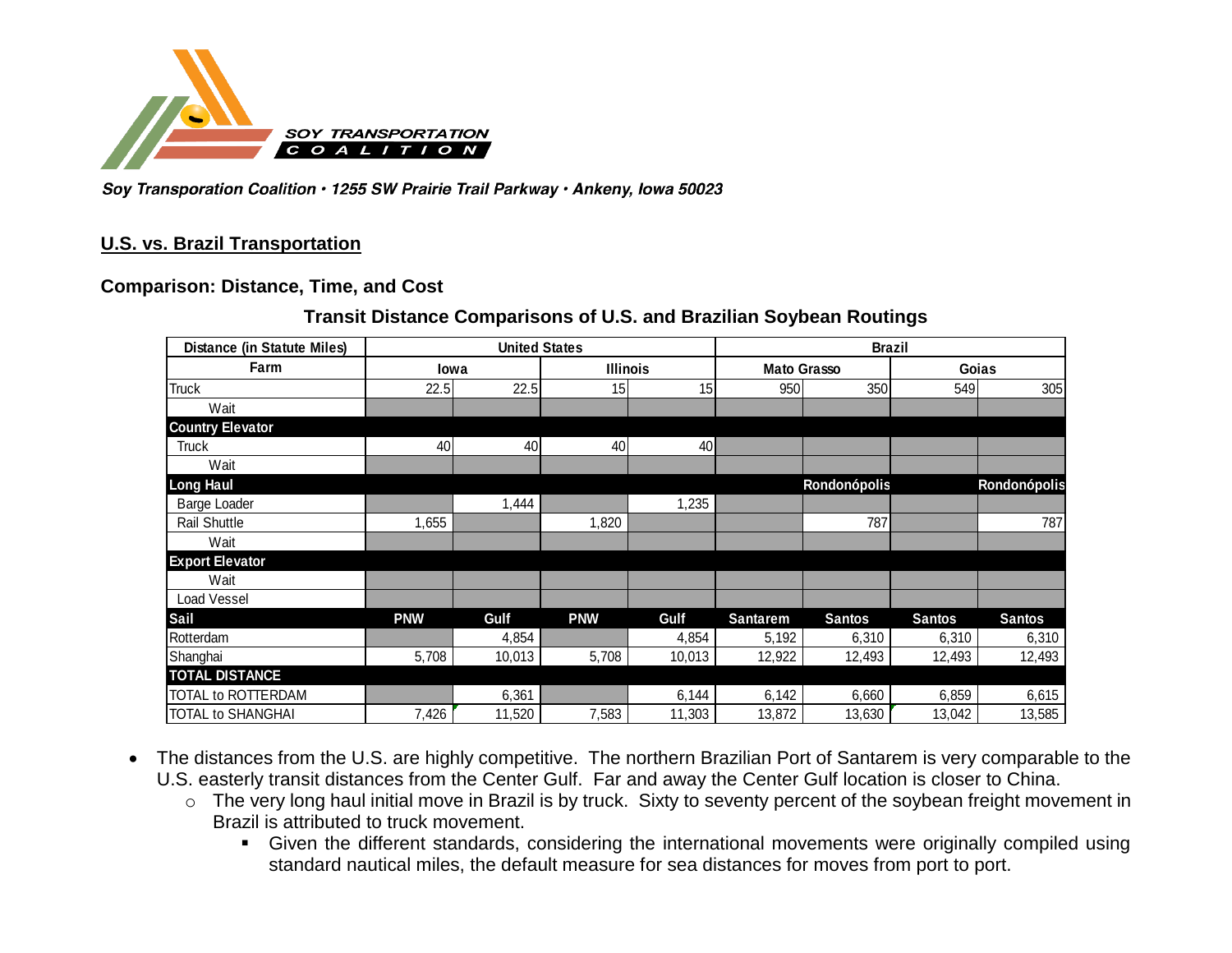- The PNW moves were calculated through Puget Sound, Center Gulf locations focused upon the Port of New Orleans, and from the respective Brazilian East Coast and Amazonian Ports of Santos and Santarem.
- Local truck moves in the U.S. are being considered as from the farm to the first country elevator, as well as from the local elevator to the shuttle train or river elevator.

|                             |                      | Transit Time Comparisons of U.S. and Brazilian Soybean Routings |                 |         |                    |                   |               |               |
|-----------------------------|----------------------|-----------------------------------------------------------------|-----------------|---------|--------------------|-------------------|---------------|---------------|
| Time (in Hours)             | <b>United States</b> |                                                                 |                 |         | <b>Brazil</b>      |                   |               |               |
| Farm                        | <b>lowa</b>          |                                                                 | <b>Illinois</b> |         | <b>Mato Grasso</b> |                   | Goias         |               |
| <b>Truck</b>                | 0.6                  | 0.6                                                             | 0.4             | 0.4     | 21.1               | 7.8               | 12.2          | 6.8           |
| Wait for Loading at Harvest | 1.5                  | 1.5                                                             | 1.5             | 1.5     | 24.0               | 24.0              | 24.0          | 24.0          |
| <b>Country Elevator</b>     |                      |                                                                 |                 |         |                    |                   |               |               |
| Truck                       | 1.1                  | 1.1                                                             | 1.1             | 1.1     |                    |                   |               |               |
| Wait for Loading            | 1.5                  | 1.5                                                             | 1.5             | 1.5     |                    |                   |               |               |
| <b>Long Haul Terminal</b>   |                      |                                                                 |                 |         |                    | <b>Rondopolis</b> |               | Rondopolis    |
| <b>Barge Loader</b>         |                      | 262.5                                                           |                 | 224.5   |                    |                   |               |               |
| <b>Rail Shuttle</b>         | 82.8                 |                                                                 | 91.0            |         |                    | 52.47             |               | 52.47         |
| Wait for Loading            | 20.0                 | 48.0                                                            | 20.0            | 48.0    |                    | 72.0              |               | 72.0          |
| <b>Export Elevator</b>      |                      |                                                                 |                 |         |                    |                   |               |               |
| Wait                        | 84.0                 | 84.0                                                            | 84.0            | 84.0    | 120.0              | 420.0             | 420.0         | 420.0         |
| Load Vessel                 | 72.0                 | 72.0                                                            | 72.0            | 72.0    | 72.0               | 72.0              | 72.0          | 72.0          |
| Sail                        | <b>PNW</b>           | Gulf                                                            | <b>PNW</b>      | Gulf    | <b>Santarem</b>    | <b>Santos</b>     | <b>Santos</b> | <b>Santos</b> |
| Rotterdam                   |                      | 345.6                                                           |                 | 345.6   | 321.6              | 391.2             | 391.2         | 391.2         |
| Shanghai                    | 423.6                | 715.2                                                           | 423.6           | 715.2   | 859.2              | 957.6             | 957.6         | 957.6         |
| <b>TOTAL TIME (Hours)</b>   |                      |                                                                 |                 |         |                    |                   |               |               |
| TOTAL to ROTTERDAM          |                      | 816.9                                                           |                 | 778.7   | 558.7              | 915.0             | 919.4         | 914.0         |
| <b>TOTAL to SHANGHAI</b>    | 687.1                | 1,186.5                                                         | 604.2           | 1,148.3 | 1,096.3            | 1,481.4           | 1,485.8       | 1,480.4       |
| <b>TOTAL TIME (Days)</b>    |                      |                                                                 |                 |         |                    |                   |               |               |
| TOTAL to ROTTERDAM          |                      | 34.0                                                            |                 | 32.4    | 23.3               | 38.1              | 38.3          | 38.1          |
| <b>TOTAL to SHANGHAI</b>    | 28.6                 | 49.4                                                            | 25.2            | 47.8    | 45.7               | 61.7              | 61.9          | 61.7          |

## **Transit Time Comparisons of U.S. and Brazilian Soybean Routings**

- The differences in speed and modal split make for the greatest differences in the time in transit. The U.S. barge movement, as can be recognized in cost comparison, exceptionally cost effective and significantly slower.
- Comparisons for trucking from farm to elevator assume more restrictive load factors in the U.S. than in Brazil, where it is reported that tonnage of loads is routinely 25 metric tons, and the vehicles are often 40 metric tons or more. However, truck in the U.S. applied a 22 metric ton average load since the national gross vehicle weight ratings for commercial vehicles are 80,000 pounds or just under 36.3 metric tons.
	- o The speed of the vehicles in the respective markets were evaluated at 35 miles per hour from the U.S. farm, and 45 from the Brazilian farm, given the average differences in distances, and other operating local road and transportation conditions.